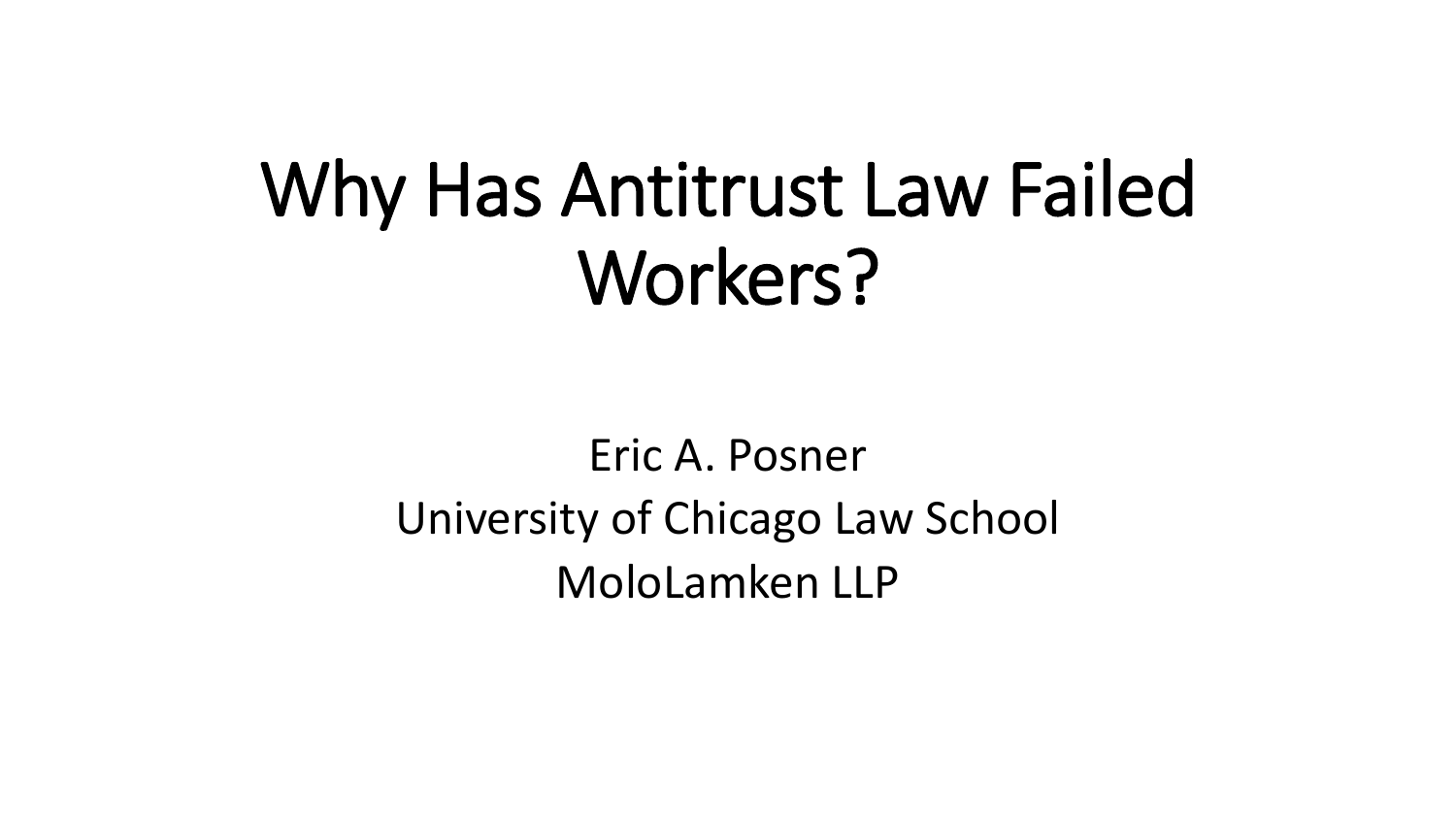## **Outline**

- The problem of labor monopsony
- The litigation gap
- Proposals for reform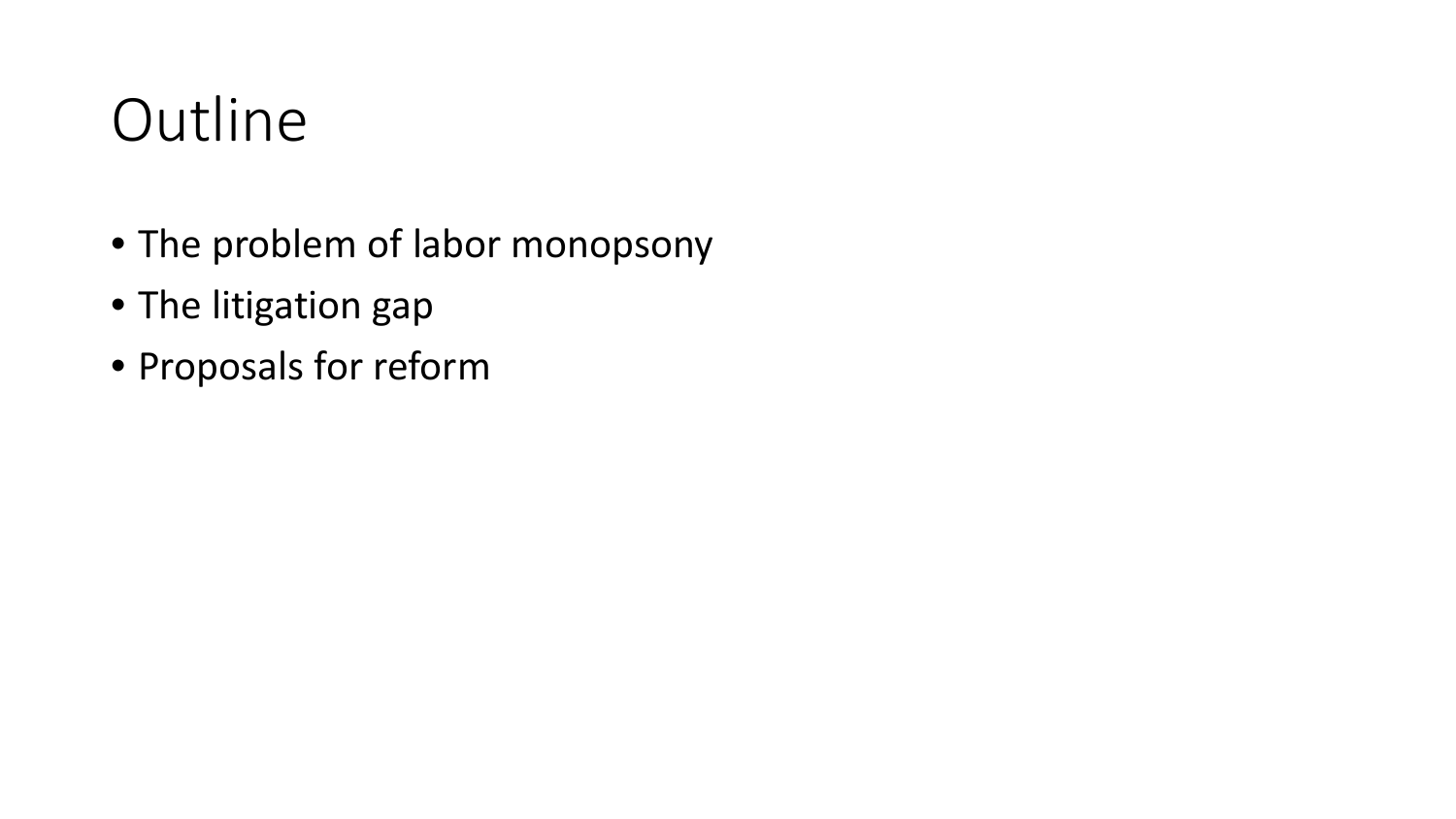## The Problem

- No-poaching agreements across firms
	- Silicon Valley tech scandal (2010)



- Noncompetes, especially involving low-skill workers
	- Jimmy John's scandal (2014)
- No-poaching agreements within franchises
	- State AG cases against McDonald's, Arby's, and others (2018)
- Earlier litigation against hospitals for conspiring to suppress wages (2006)
- More broadly, concerns about wage stagnation …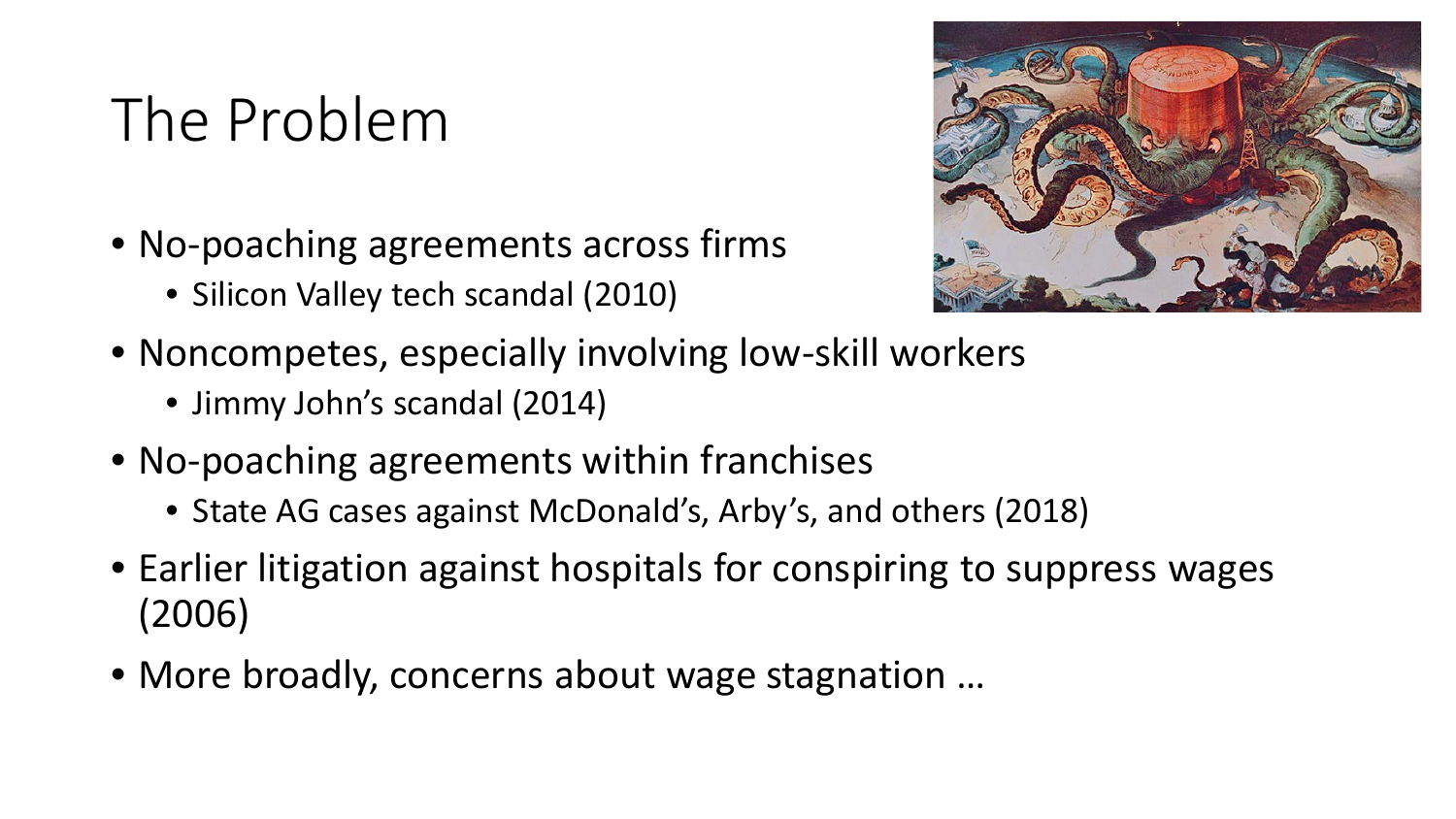

#### Real Household Income at Selected Percentiles: 1967 to 2014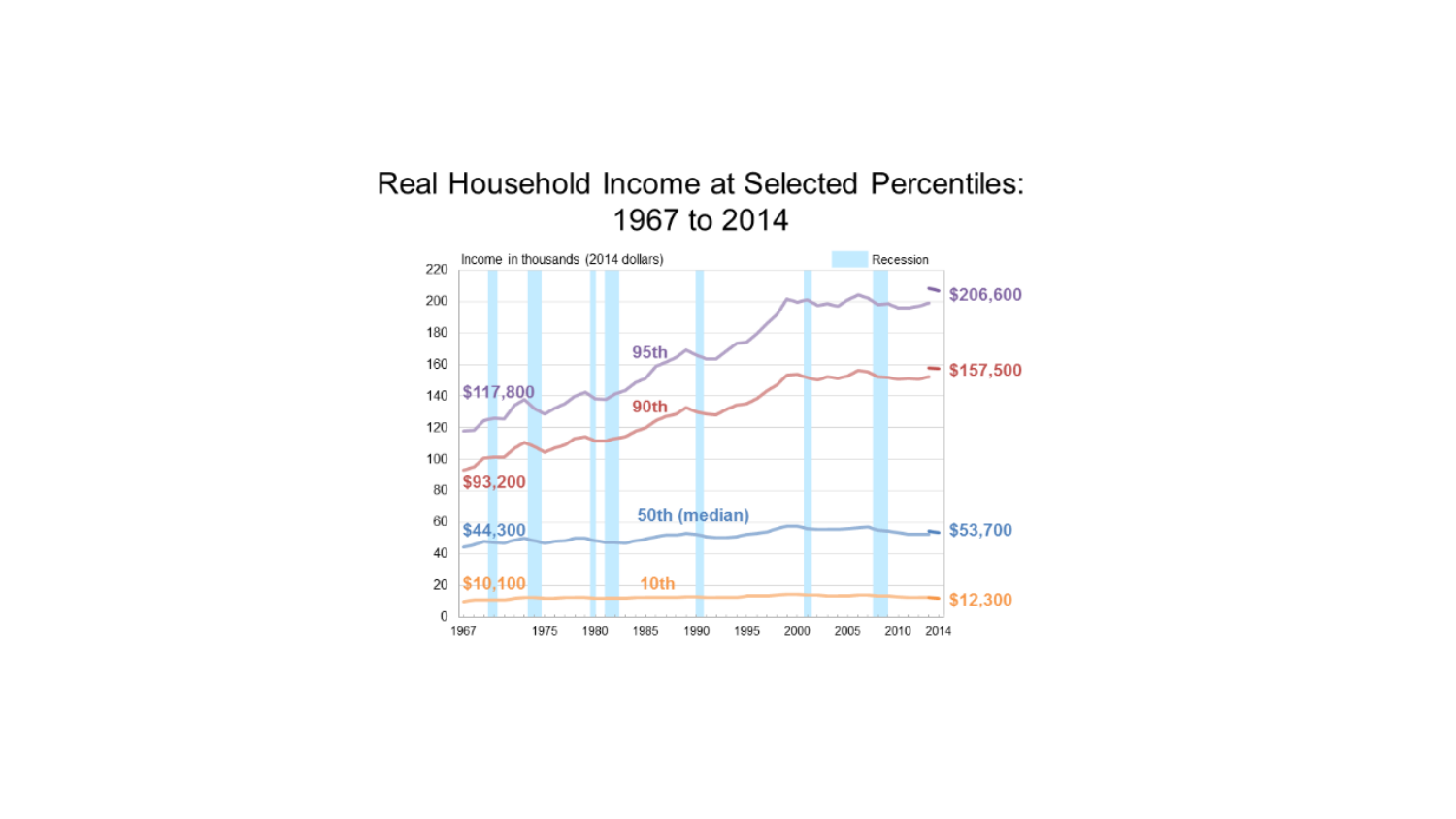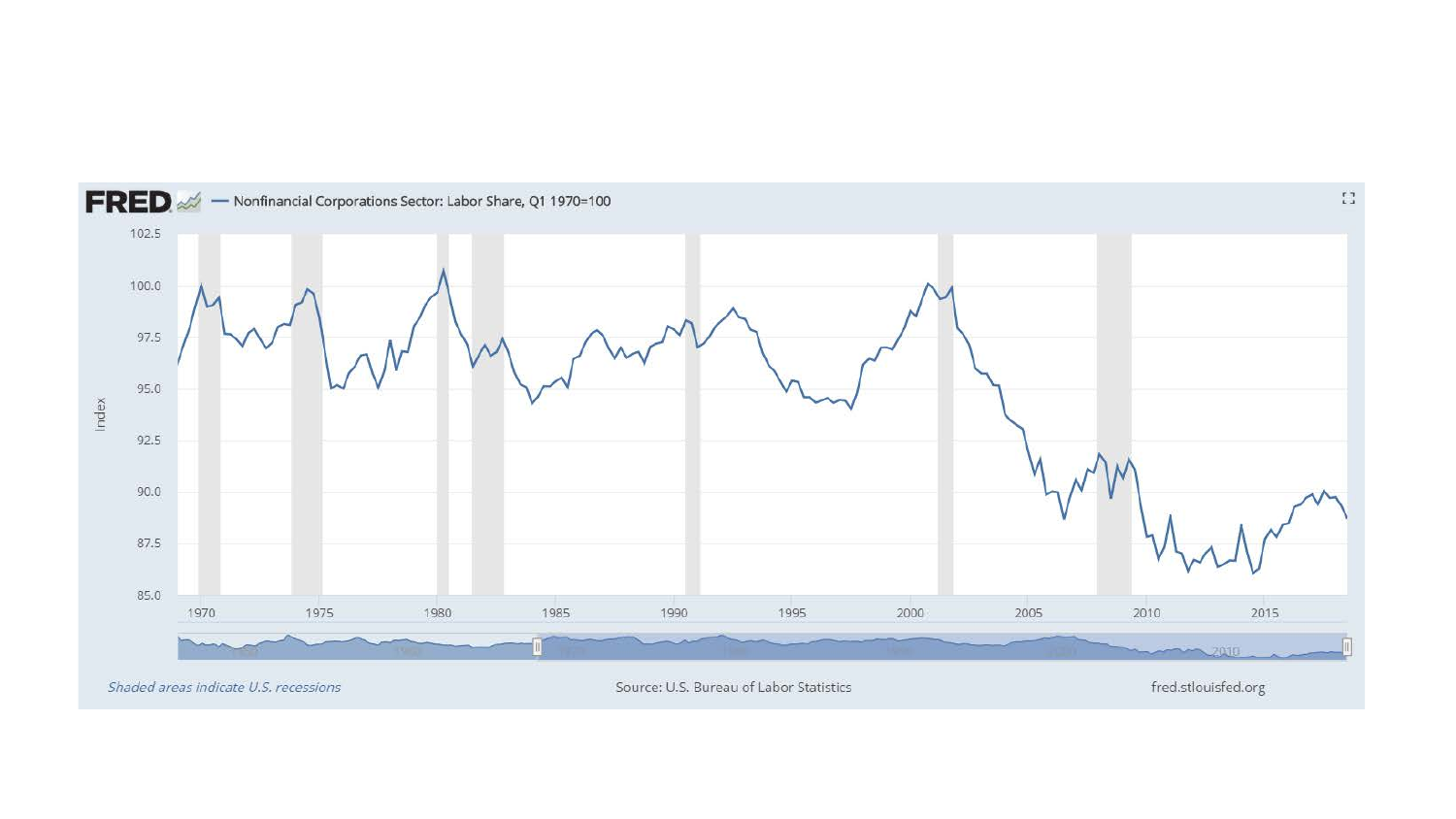## Empirical Research on Labor Monopsony (1)

#### • Noncompetes

- About 15-20% of all workers have been bound by a non-compete clause
- 12-17% of low-income workers were subject to non-competes
- Sources: Starr et al., 2017; Krueger and Posner, 2018.
- Within-franchise no-poaching agreements
	- Over half of major franchisors use no-poaching agreements in their franchise contracts, up from about 36% in 1996 (Krueger and Ashenfelter, 2017; Krueger and Posner, 2018)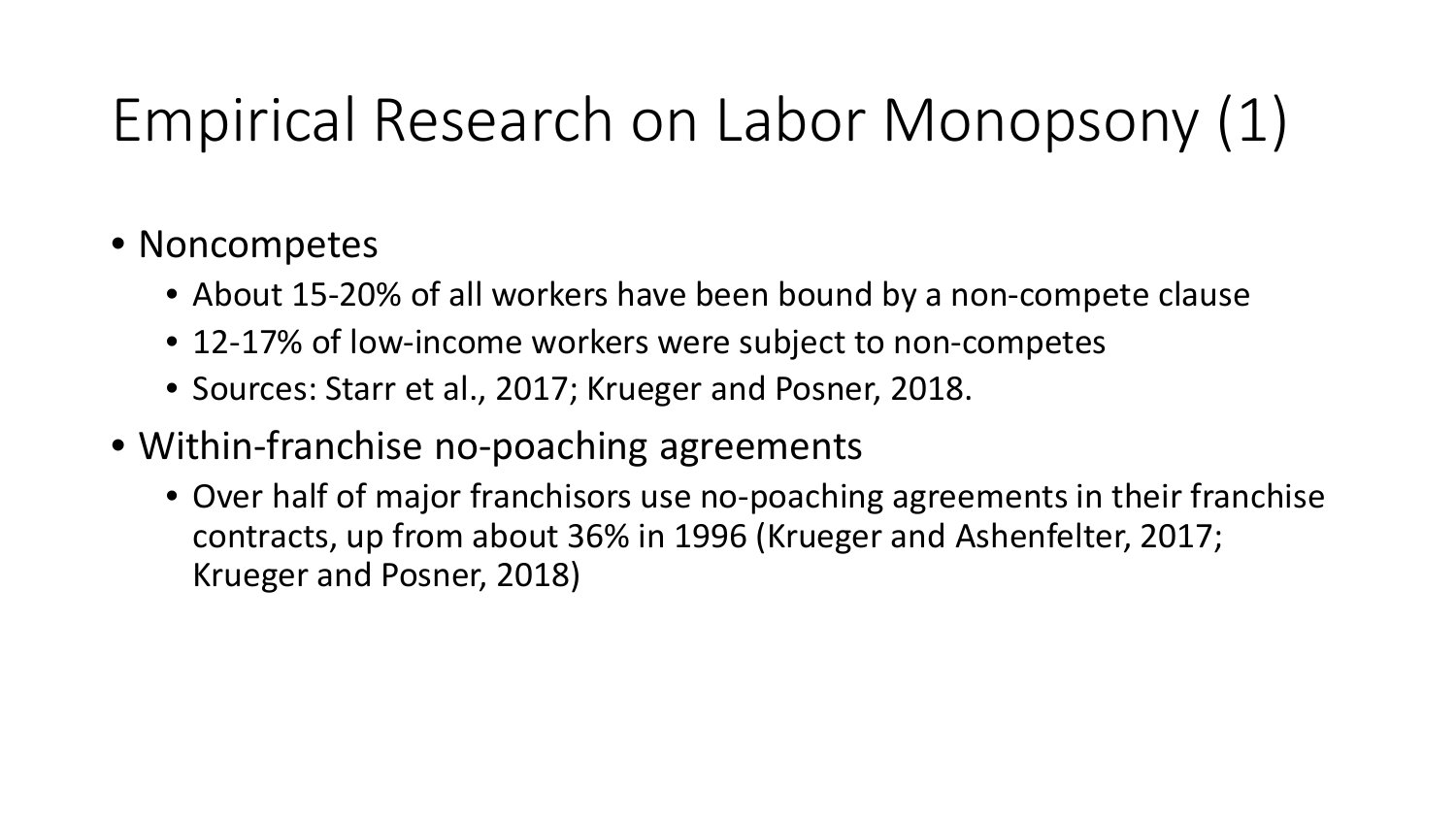## Empirical Research on Labor Monopsony (2)

- Azar, Marinescu, Steinbaum, and Taska, 2018
- Benmelech, Bergman, and Kim, 2018
- Hershbein, Macaluso, and Yeh, 2018
- Rinz, 2018
- Lipsius, 2018
- Qiu and Sojourner, 2019

Using various datasets and methods, all reach consistent results…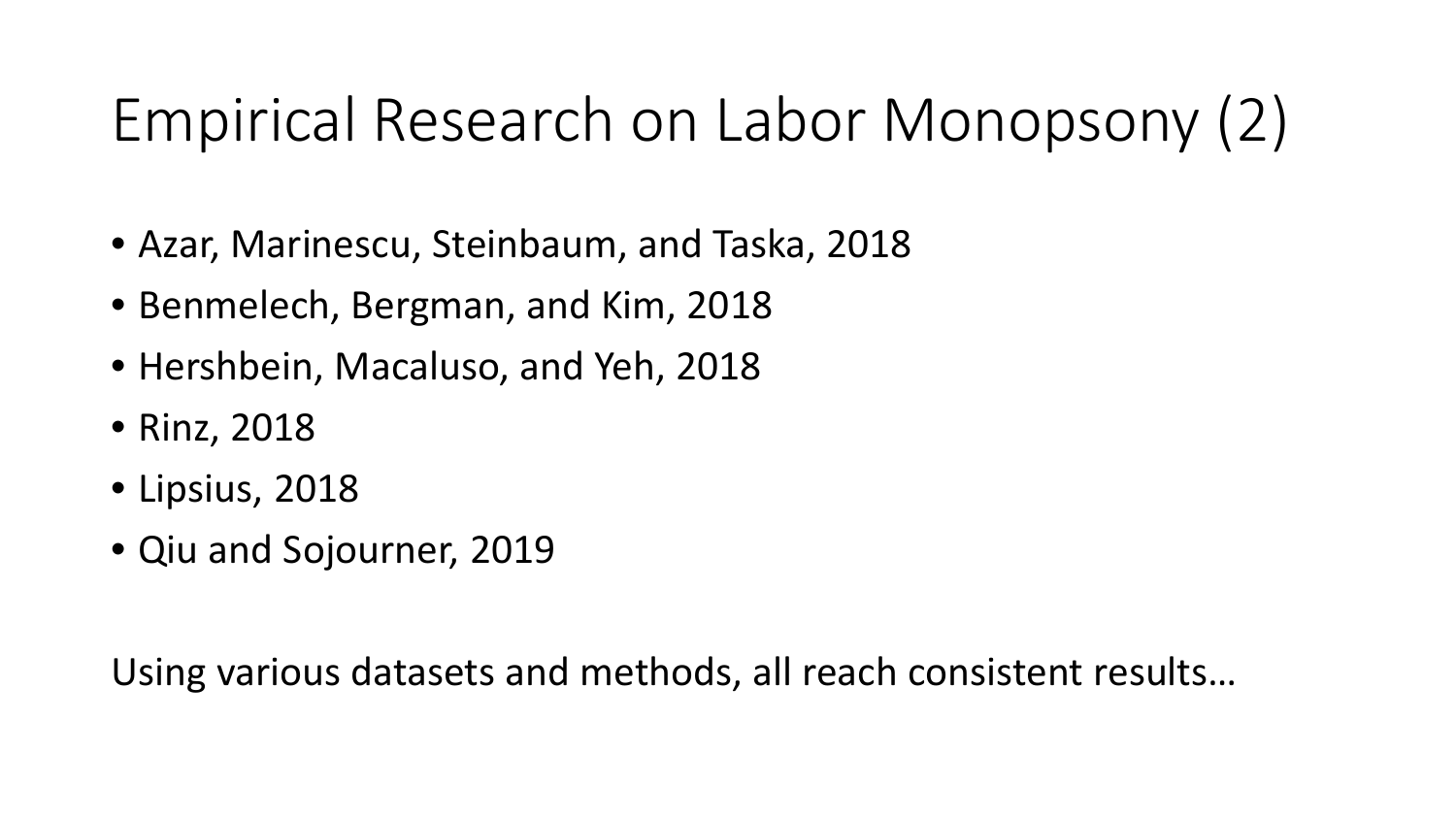## Empirics



Azar et al., 2018. Source: Burning Glass Technologies (2016)

HHI > 7,200 in 25% of labor markets HHI > 2,500 in 60% of labor markets Average HHI (manufacturing):

- -- Labor markets: 4,374
- -- Product markets: 411



Rinz, 2018. Source: Census Longitudinal Business Database (2015)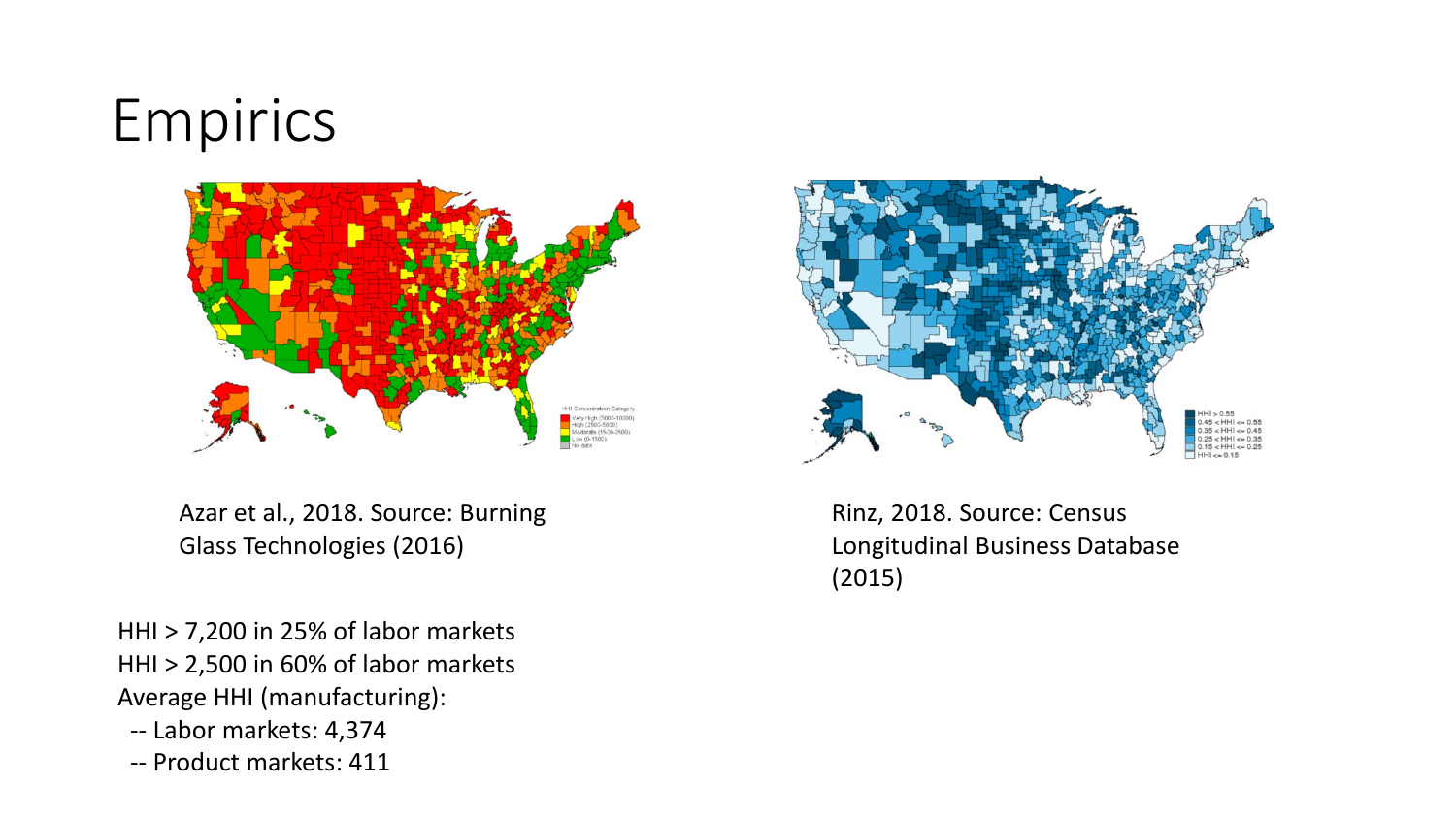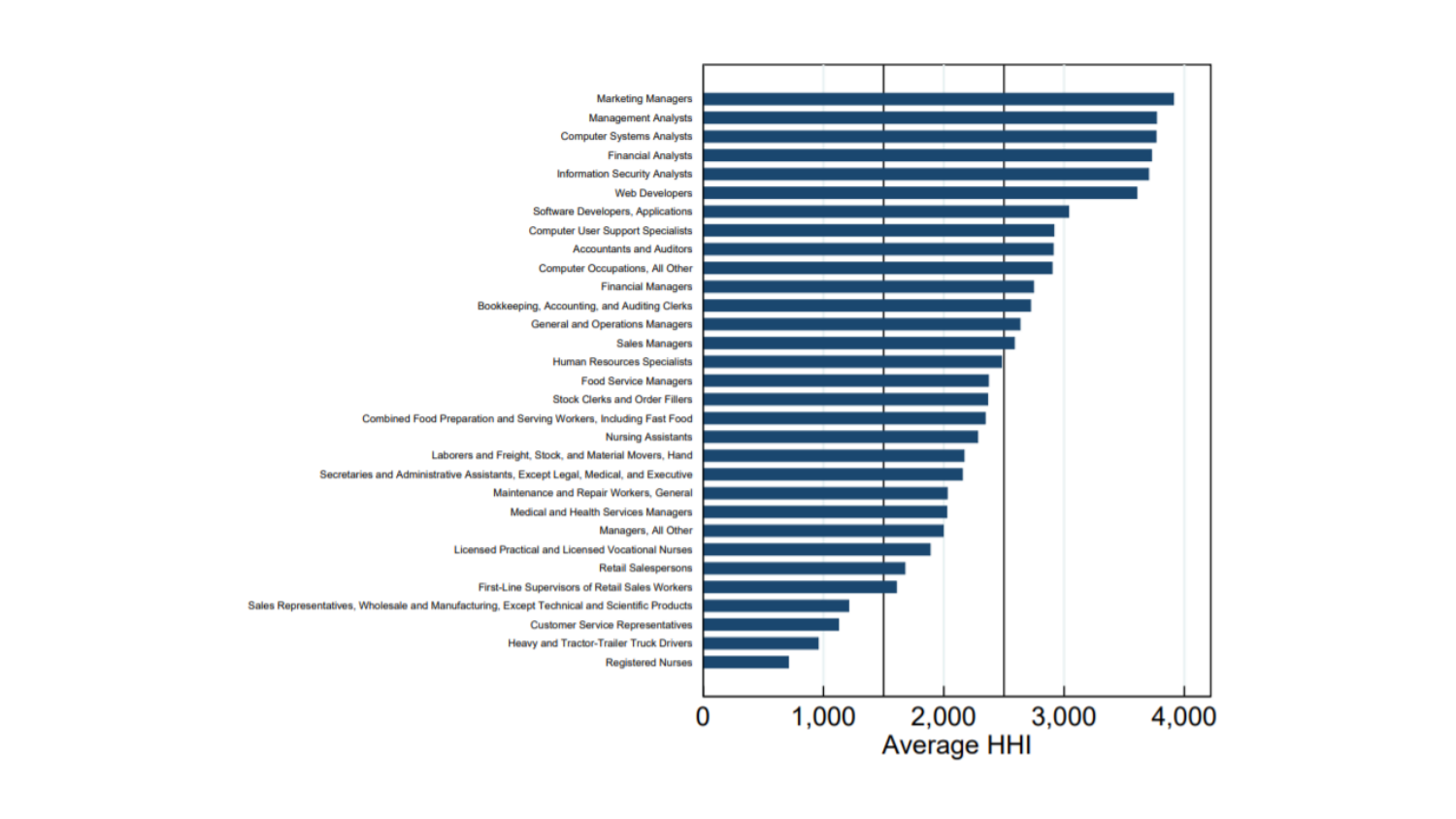## Labor monopsony reduces wages (and should also reduce employment)



Correlation between HHI and wages (uncontrolled); a 10% increase in HHI leads to a 0.4% to 1.5% decrease in wages. Azar et al., 2018.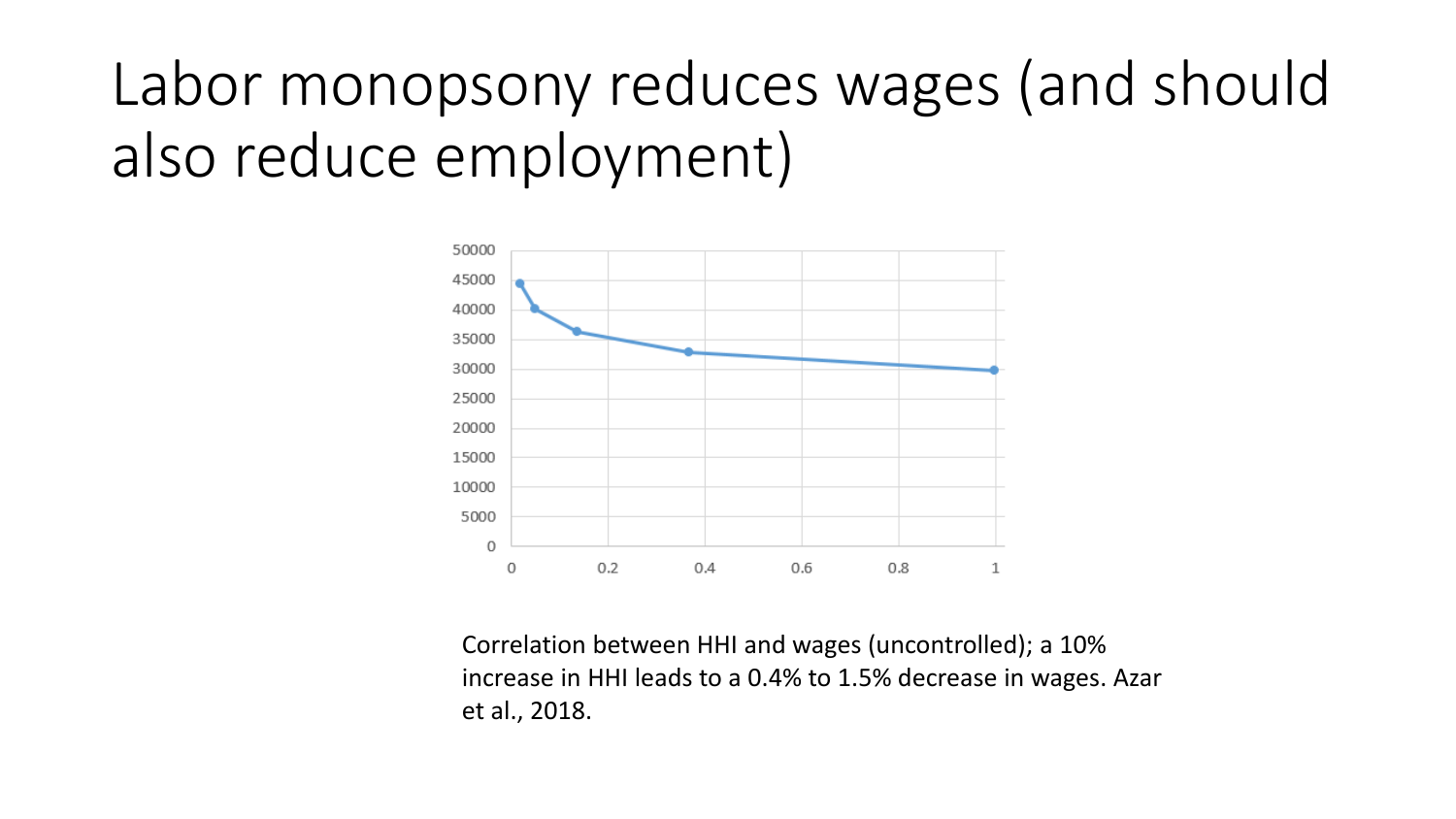## Theory

- Concentration
- Search frictions
- Job differentiation

- Note: labor monopsony does not result in lower prices for goods.
	- Labor monopsony reduces production, which will increase prices unless the product market is competitive.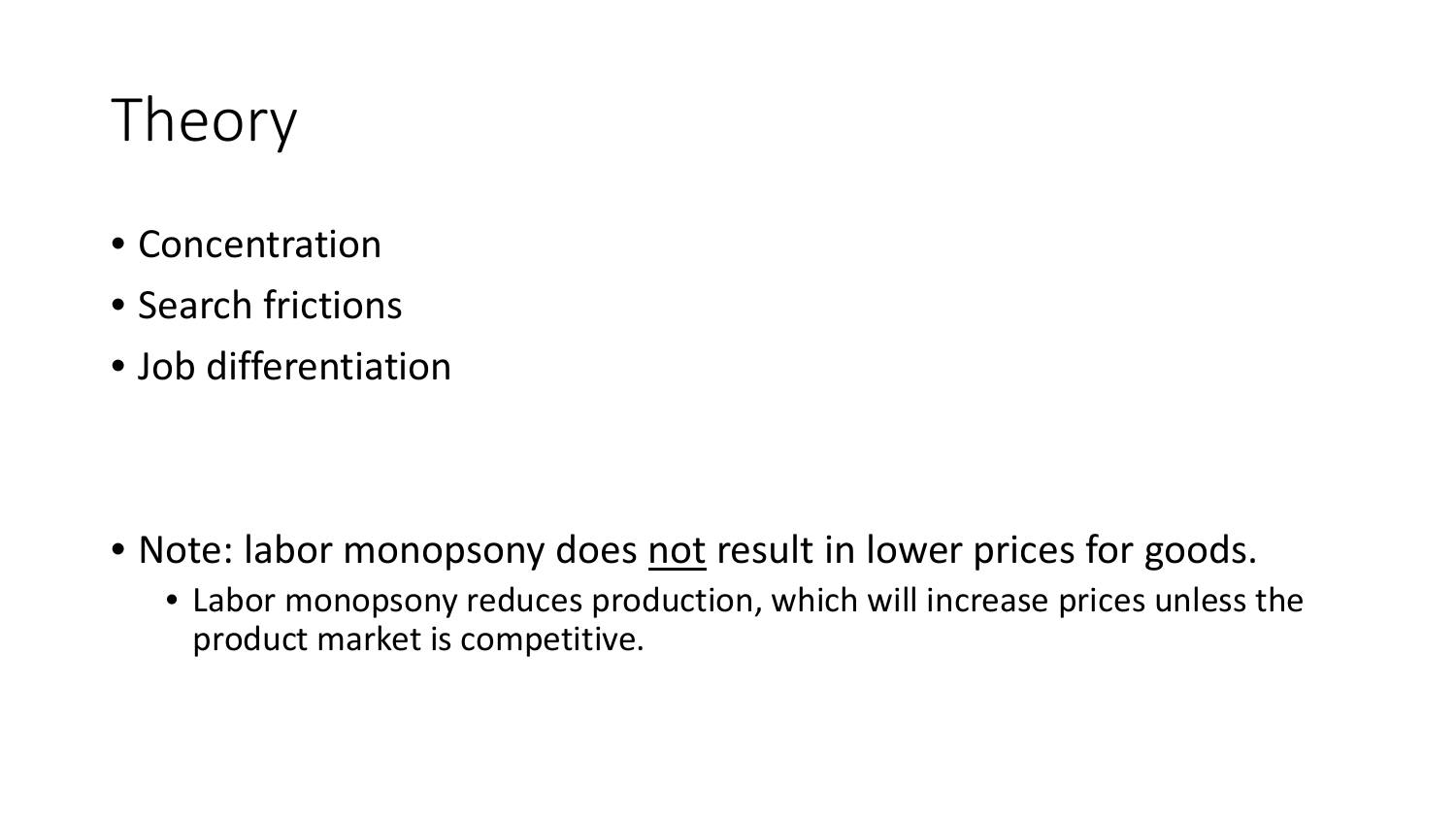## The Litigation Gap

 Sec. 1 Sec. 2 Sec. 2 Sec. 2 Sec. 2 Sec. 7 Sec. 7 Antitrust Cases Over Last Three Years

**Product Market Labor Market**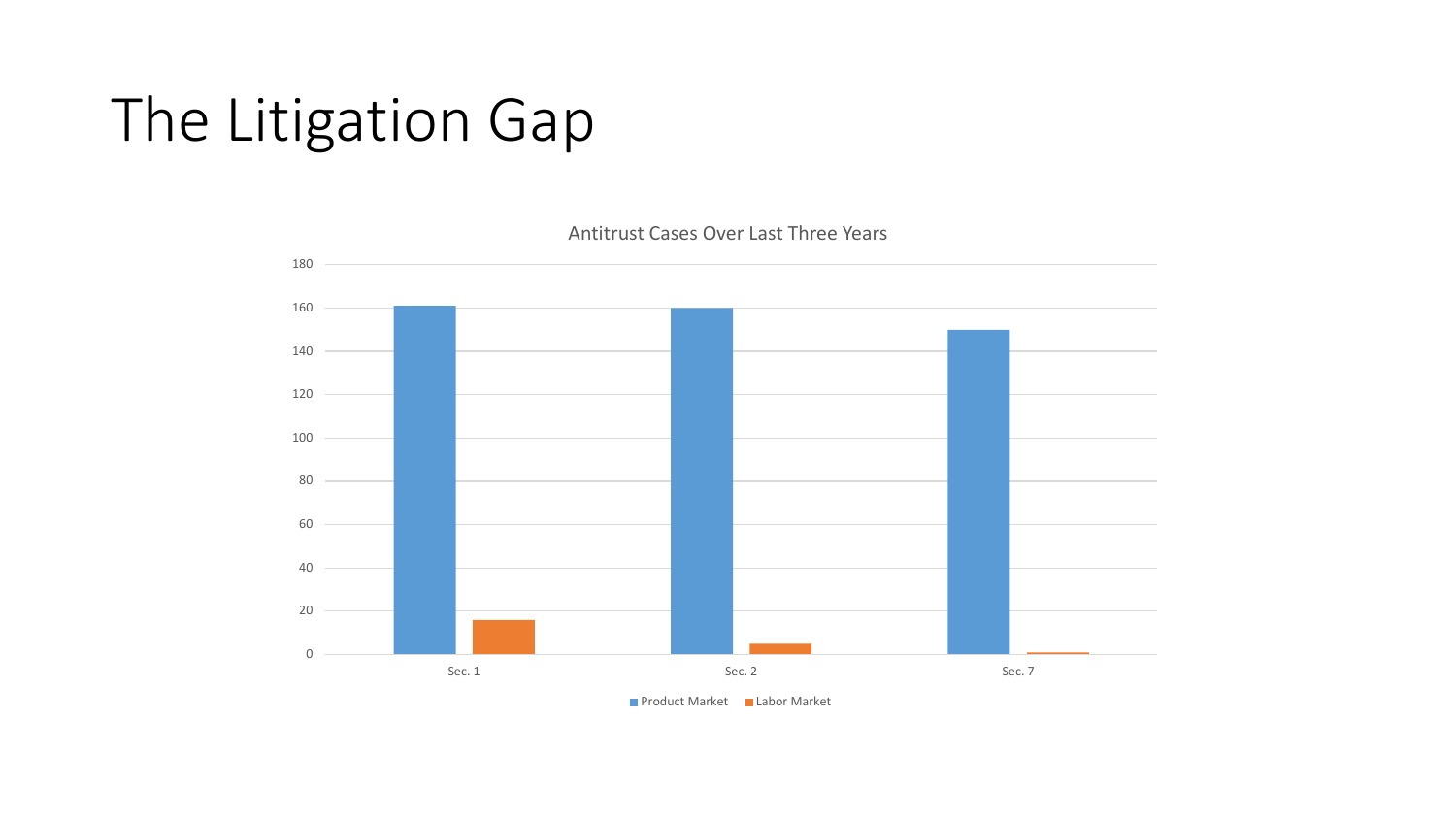## The Litigation Gap: Theories

- Policy differences for labor and product markets; conventional wisdom
- Legal barriers for labor-side litigation
- History and path dependence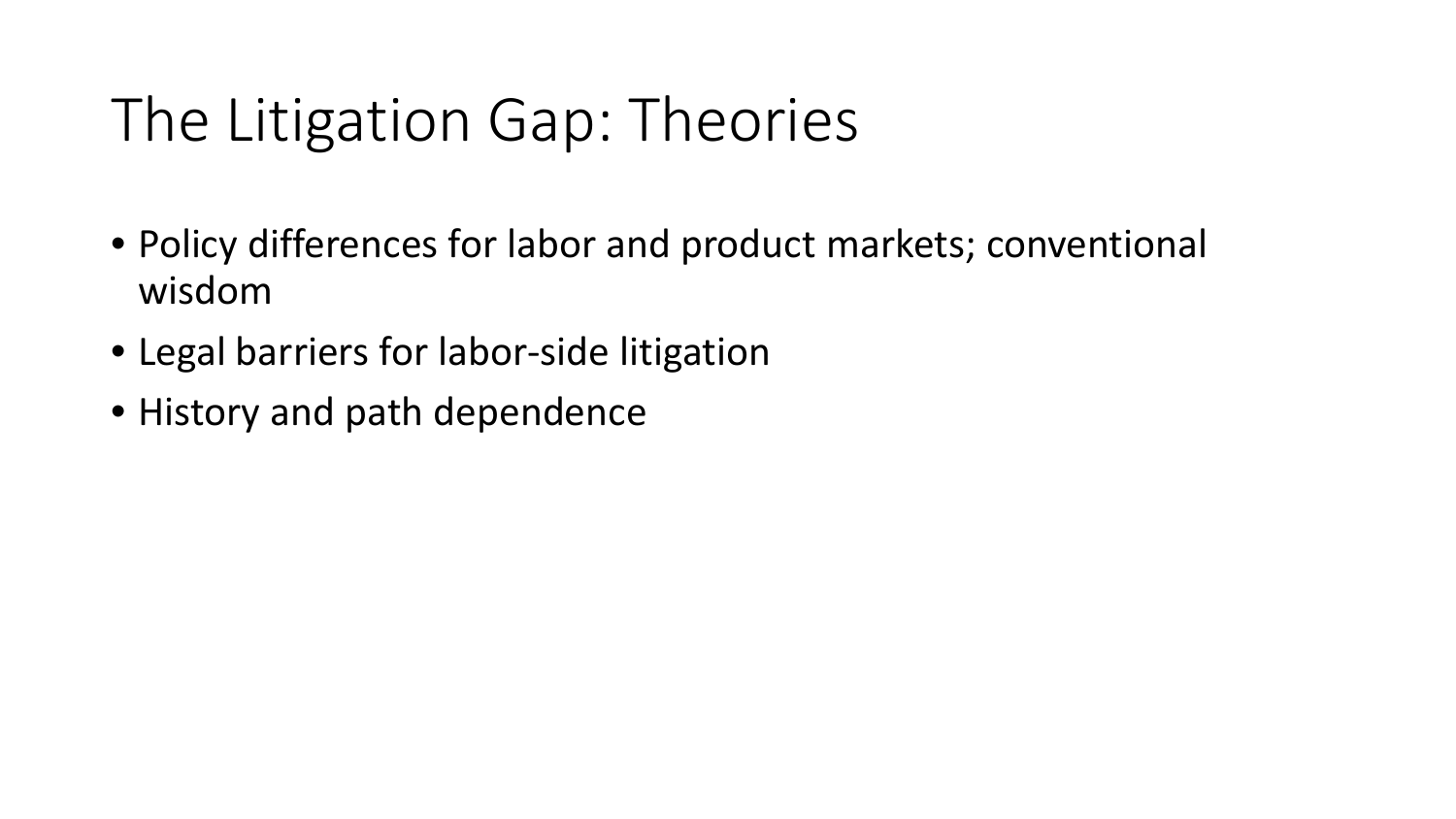## Will the Litigation Gap Narrow?

- FTC: "The Commission takes very seriously the potential for monopsony power among employers to affect workers' wages and mobility." (Senate<br>Testimony of FTC chair Joseph Simons, 2018)
	- Hearings, 2018-2019
- DOJ: "The Division expects to pursue criminal charges" for no-poaching agreements that began after October 2016 (Principal Deputy Assistant Attorney General Andrew Finch, 2018)
- State AGs
	- No-poaching litigation
	- The Antitrust and Labor Issues Working Group of National Association of Attorneys<br>General (2019)
- Congress: some monopsony-related proposals have circulated.
- Private litigation: ??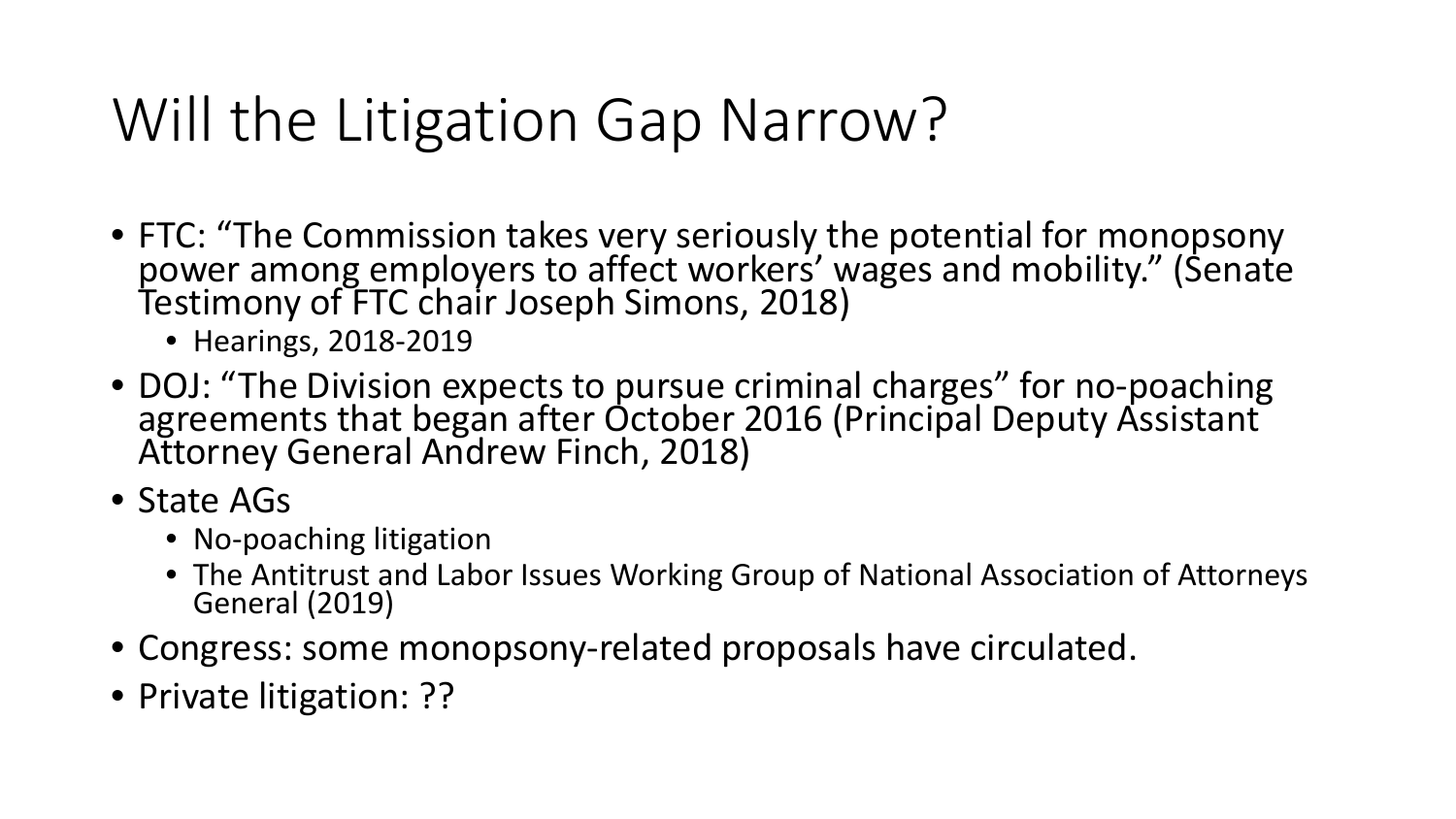## Proposals for Reform

- Section 1
- Section 2
- Clayton, section 7

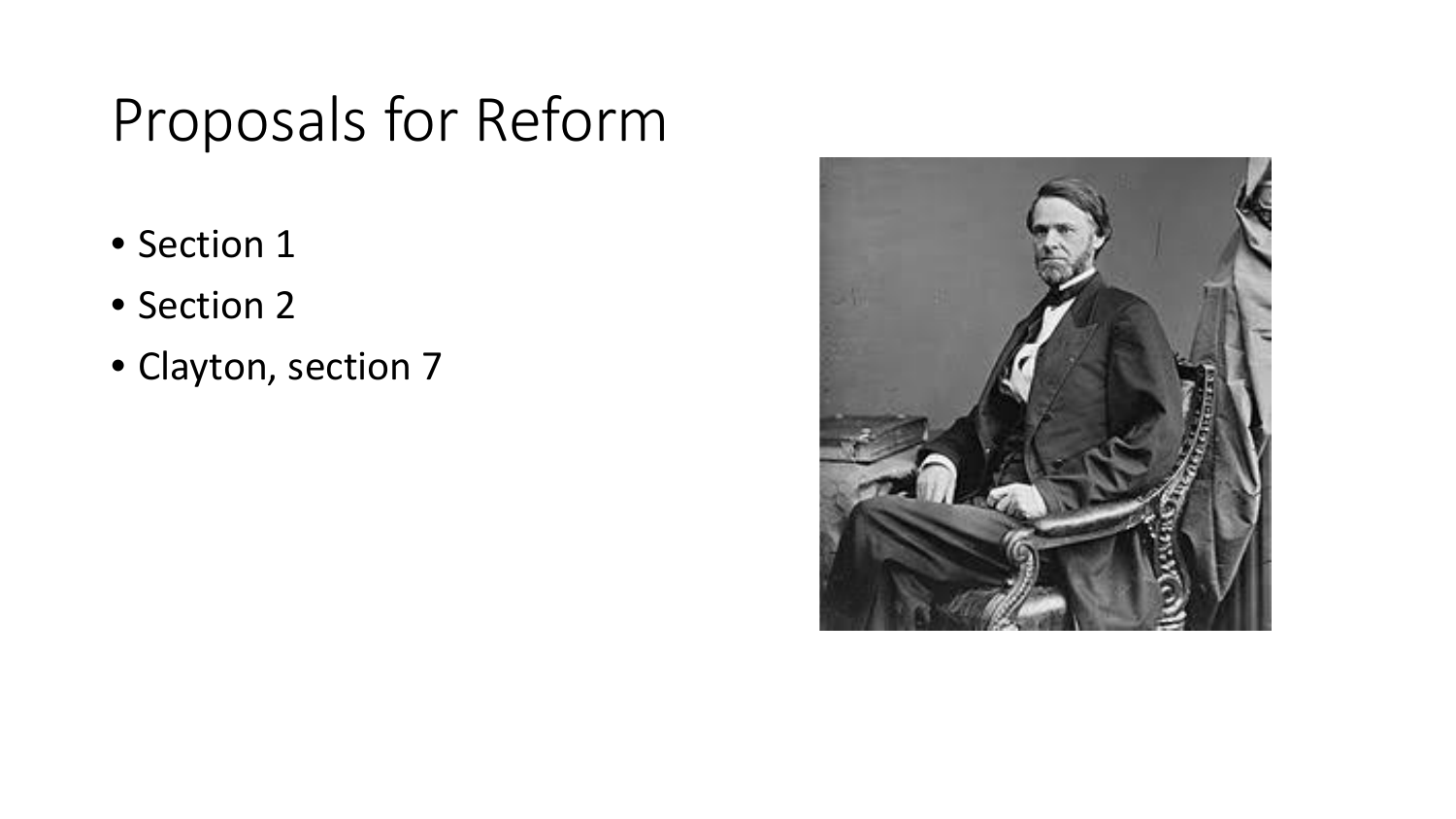### Section 1

- Collusion is easier in concentrated markets (HMG)
- Liability for Parallel No-Poaching
	- Kelsey K. v. NFL,  $9<sup>th</sup>$  Cir., 2018
	- Disparate treatment analogy
- No-Poaching Agreements in Franchises
	- Vertical/horizontal problem
	- Interbrand competition problem
	- No-poaching provisions that are not tailored to employees' skill and responsibilities should be presumptively illegal
- Further details: Marinescu & Posner, 2019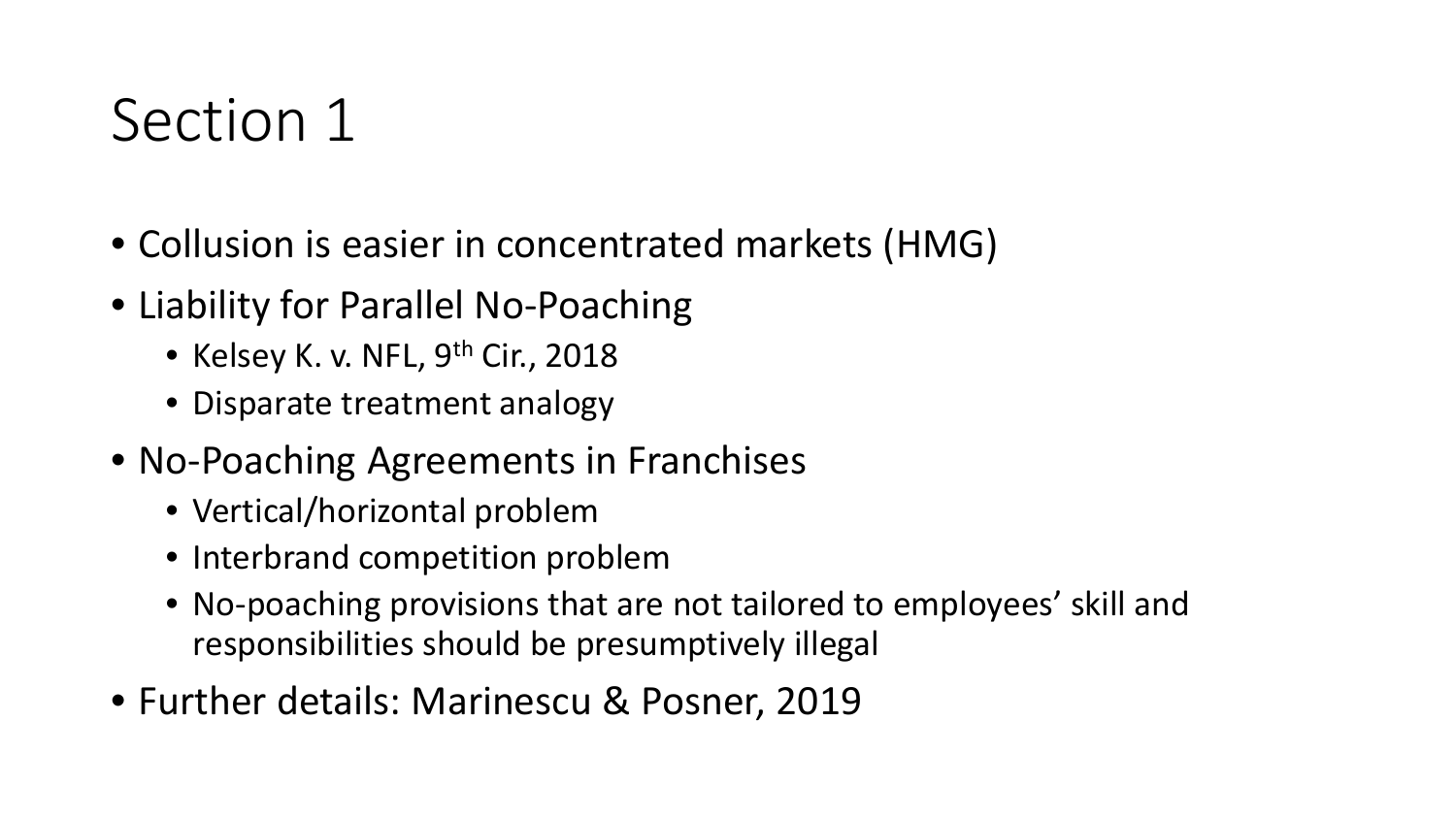### Section 2

- Section 2 cases should be easier to prove
- Presumptive labor market definitions based on SOC x CZ
- Presumptive labor market power, e.g., >50%
- Presumptive anticompetitive acts
	- Misclassification
	- Mergers
	- Noncompetes, no-poaching clauses
	- Unfair labor practices
	- Arbitration clauses
- Further Details: Marinescu & Posner, 2018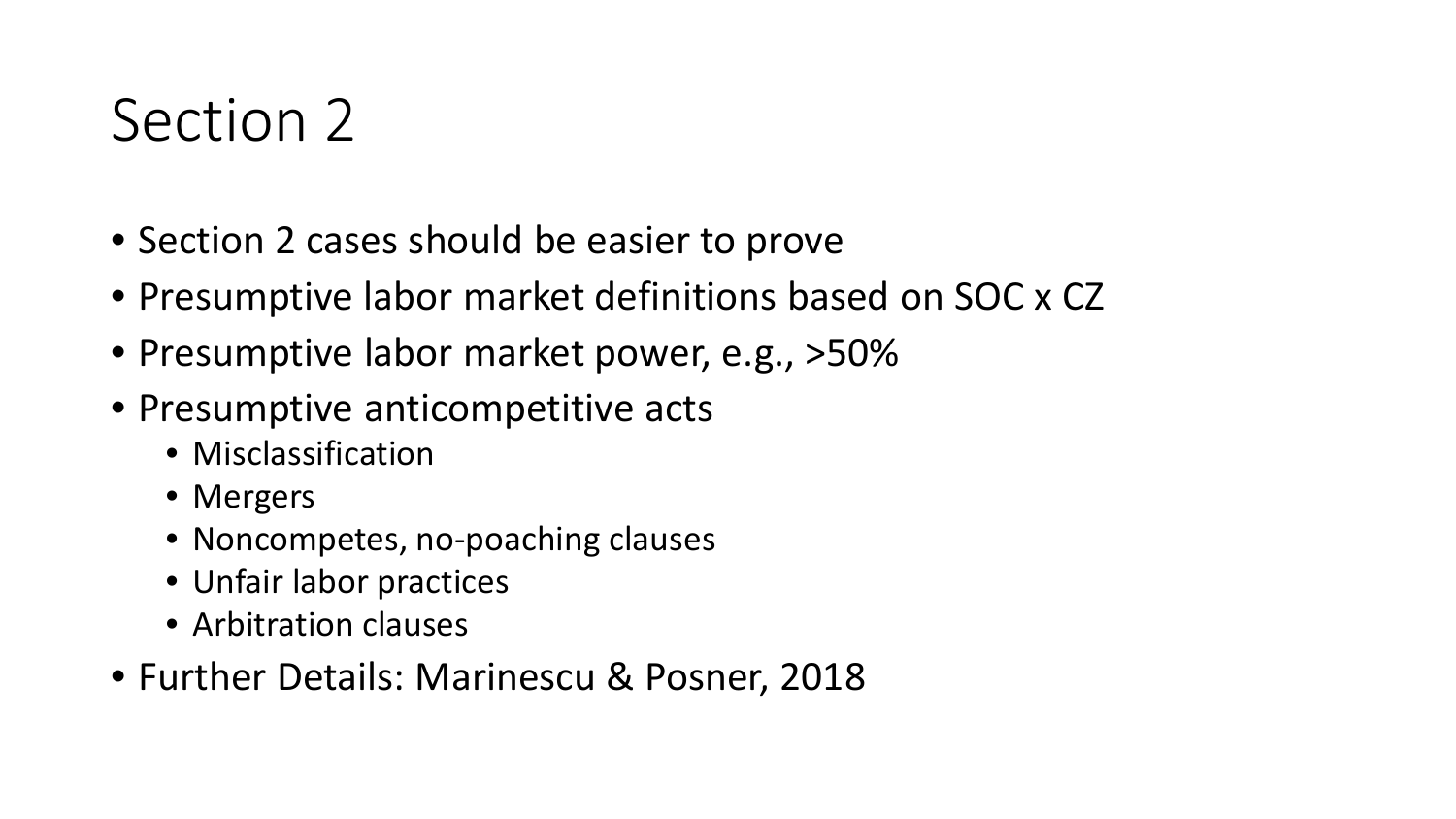#### Clayton, Section 7

- DOJ/FTC should review mergers for labor market effects
- Use HHI presumptions to challenge mergers
- Further details: Naidu, Posner, and Weyl, 2018; Marinescu and Hoffenkamp, 2018